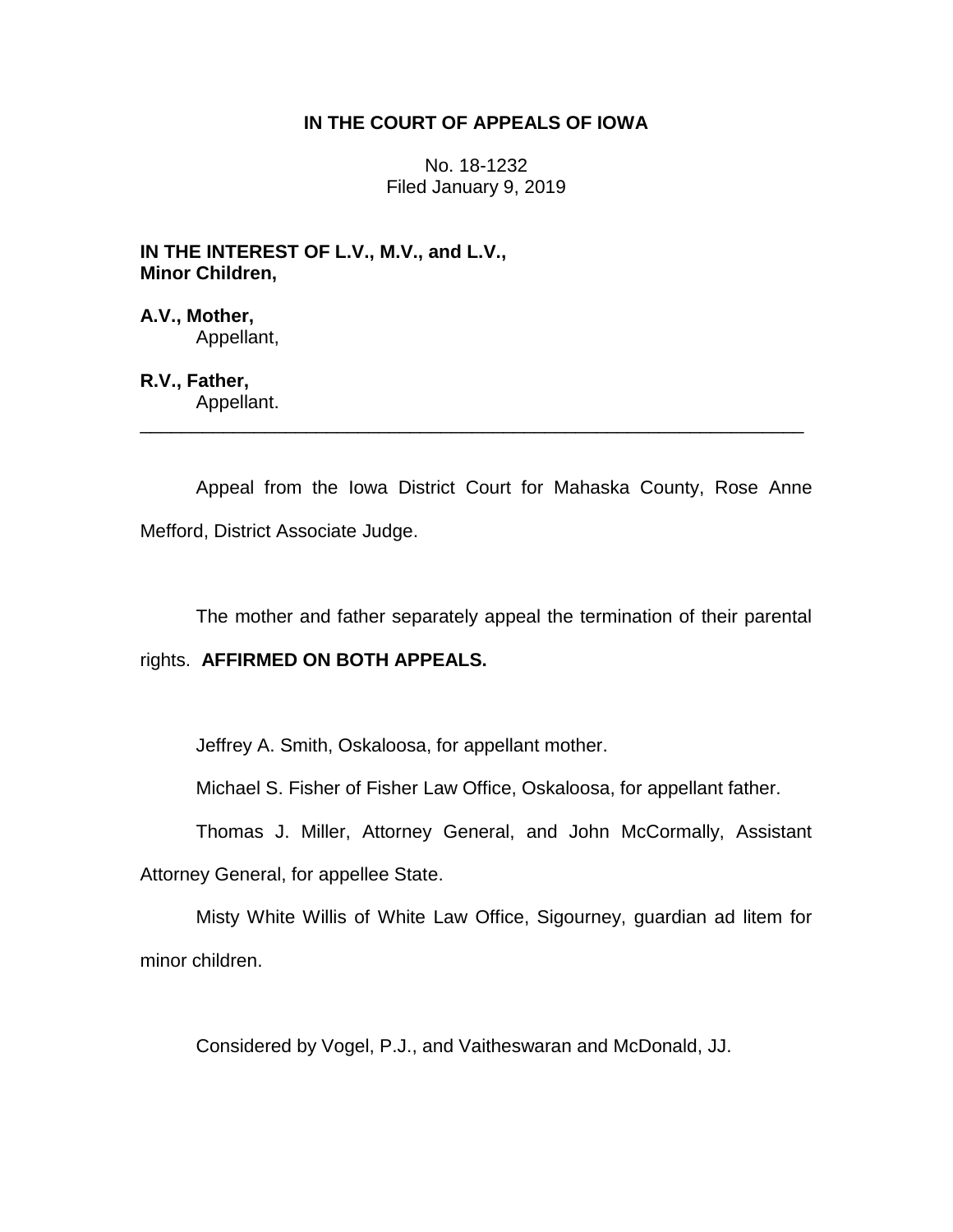#### **VOGEL, Presiding Judge.**

The mother and father separately appeal the termination of their parental rights to their minor children: L.V.1, born in January 2010; M.V., born in July 2012; and L.V.2, born in February 2014. Both argue termination is not in the best interests of the children and the State failed to provide adequate services to both parents. Finding neither precludes termination, we affirm.

#### **I. Background Facts and Proceedings**

The Iowa Department of Human Services (DHS) first took notice of this family on February 26, 2016, after allegations the father repeatedly spanked L.V.1 with a belt, leaving welts and bruising. L.V.1 was treated for her injuries in the emergency room. A safety plan was created, which provided the father would not return to the family home, and the mother was allowed to take L.V.1, M.V., and L.V.2 home. The mother agreed to contact DHS if the father returned. The father told DHS L.V.1 did not do anything wrong before he spanked her, he was just angry. However, the father later retracted this assertion and stated his attorney told him to lie and say he acted out of anger.

On or around March 9, DHS received a phone call from a confidential informant claiming the father had continued to be around the children since February 26. According to the informant, L.V.1 had fresh fingerprint-shaped bruises, L.V.1 stated her father hit her with his hand "because the policeman took his belt," and the father had previously kicked M.V. Because the mother violated the safety plan and there were reports of further abuse, the children were removed on March 10 and placed in the care of their maternal grandmother. The children were adjudicated children in need of assistance on March 29. After more than one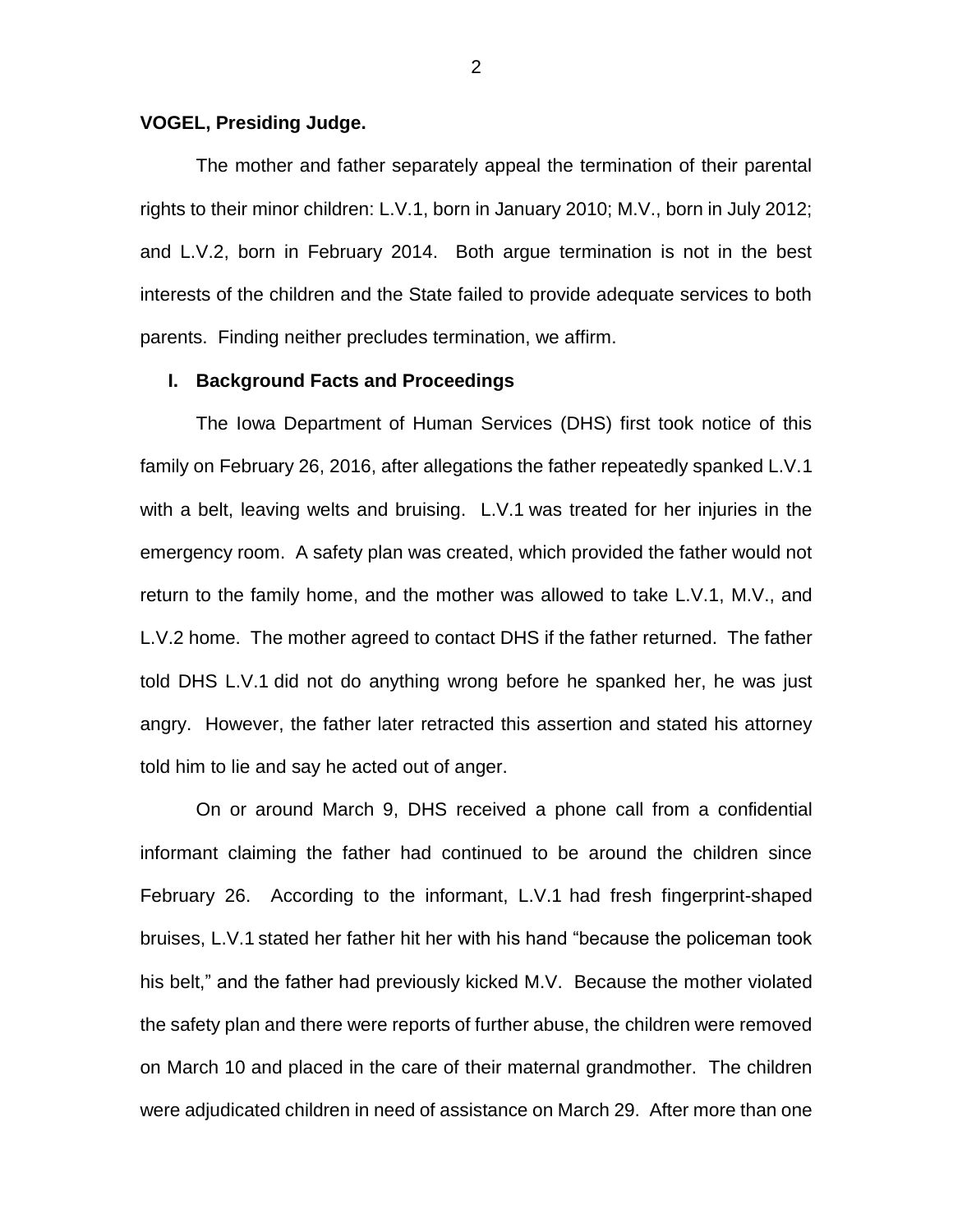year of offered services, the father's incarceration, and little progress by the mother to support reunification, the State filed a petition to terminate parental rights on May 31, 2017. A termination hearing was held on December 13. On July 16, 2018, the district court found the State had proved by clear and convincing evidence the grounds for termination under Iowa Code section 232.116(1)(f), (h), and (i) (2017). The mother and father separately appeal.<sup>1</sup>

### **II. Standard of Review**

 $\overline{a}$ 

We review termination-of-parental-rights proceedings de novo. *In re M.W.*, 876 N.W.2d 212, 219 (Iowa 2016). "We are not bound by the juvenile court's findings of fact, but we do give them weight . . . ." *In re D.W.*, 791 N.W.2d 703, 706 (Iowa 2010). "We will uphold an order terminating parental rights if there is clear and convincing evidence of grounds for termination under Iowa Code section 232.116." *Id.*; *accord* Iowa Code § 232.117(3) ("If the court concludes that facts sufficient to sustain the petition have been established by clear and convincing evidence, the court may order parental rights terminated."). "'Clear and convincing evidence' means there are no serious or substantial doubts as to the correctness [of] conclusions of law drawn from the evidence." *In re C.B.*, 611 N.W.2d 489, 492 (Iowa 2000).

<sup>&</sup>lt;sup>1</sup> Neither the mother nor the father raise an argument that the grounds for termination under Iowa Code section 232.116(1)(f), (h), or (i) were not met. Thus, we do not consider this step. *See In re P.L.*, 778 N.W.2d 33, 40 (Iowa 2010) (providing the court need not consider the existence of the grounds for termination under section 232.116(1) because parent did not dispute the issue).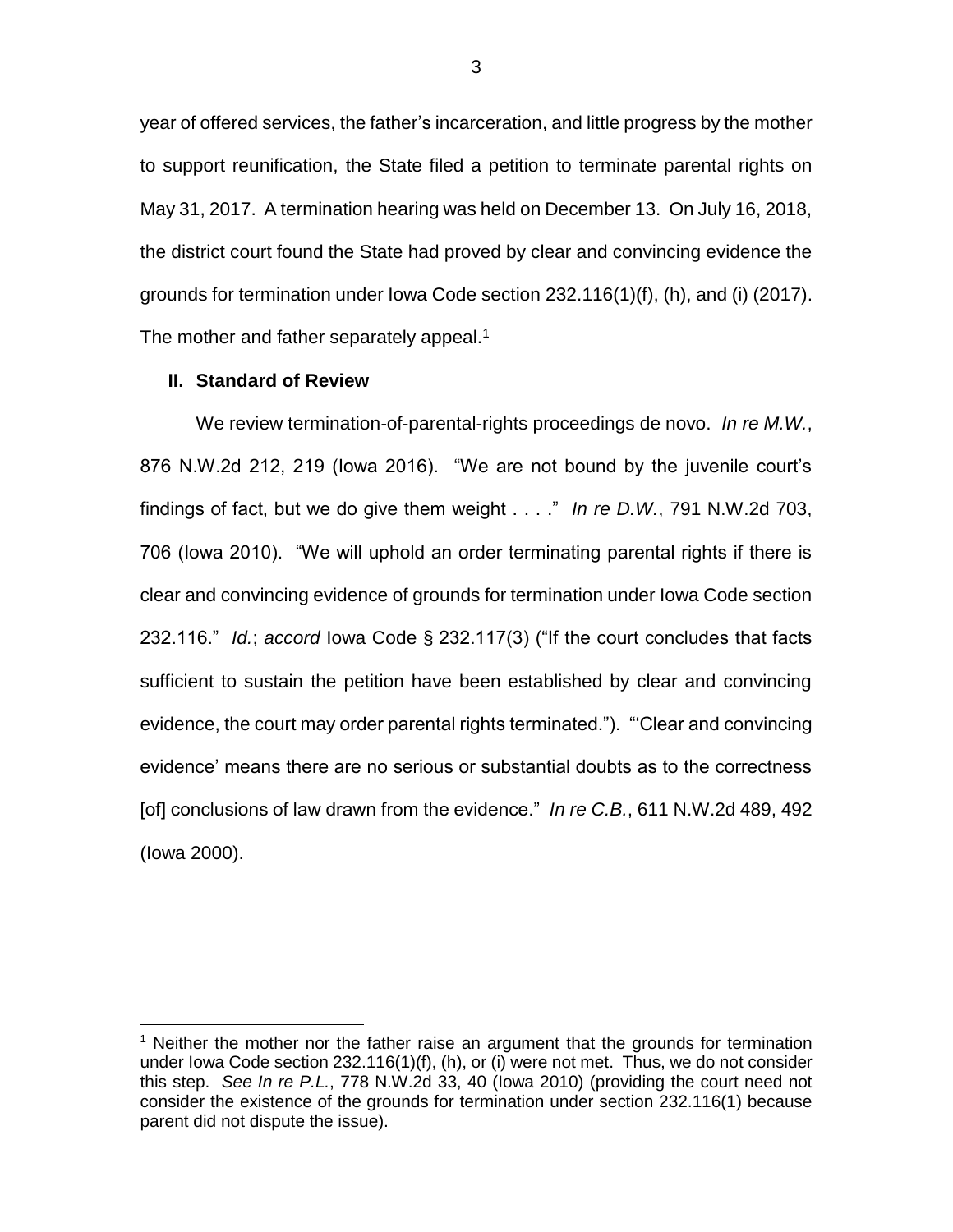#### **III. Best Interests**

The mother and father both argue the district court improperly determined termination is in the best interests of the children. "In considering whether to terminate the rights of a parent . . . , the court shall give primary consideration to the child[ren]'s safety, to the best placement for furthering the long-term nurturing and growth of the child[ren], and to the physical, mental, and emotional condition and needs of the child[ren]." Iowa Code § 232.116(2). First, the mother asserts termination is not in the best interests of the children because "the children know their parents, love their parents, and have bonded with their parents." Second, the father argues "[p]ermanently separating a father from his children due to his current incarceration is not in the children's long-term best interest, especially when there are other options to ensure the children's safety while continuing the relationship with their father."

In addition to the original injuries, L.V.1, months later, informed DHS the mother sometimes hits her and leaves scratches on her arms and face. A DHS worker also noticed a mark on L.V.2's face, which caused L.V.2 to become upset and state it was caused by her mother. The DHS worker also opined the children could not be returned to the mother because of the children's reports that she was physically abusing them and they did not feel safe with her. Additionally, the record shows the children feel safe with their grandmother, are well cared for, and are well bonded to her.

As for the father's best-interests claim, a DHS worker opined the children could not be returned to the father due to his failure to both accept responsibility for the physical abuse he caused and foster a bond with his children. Considering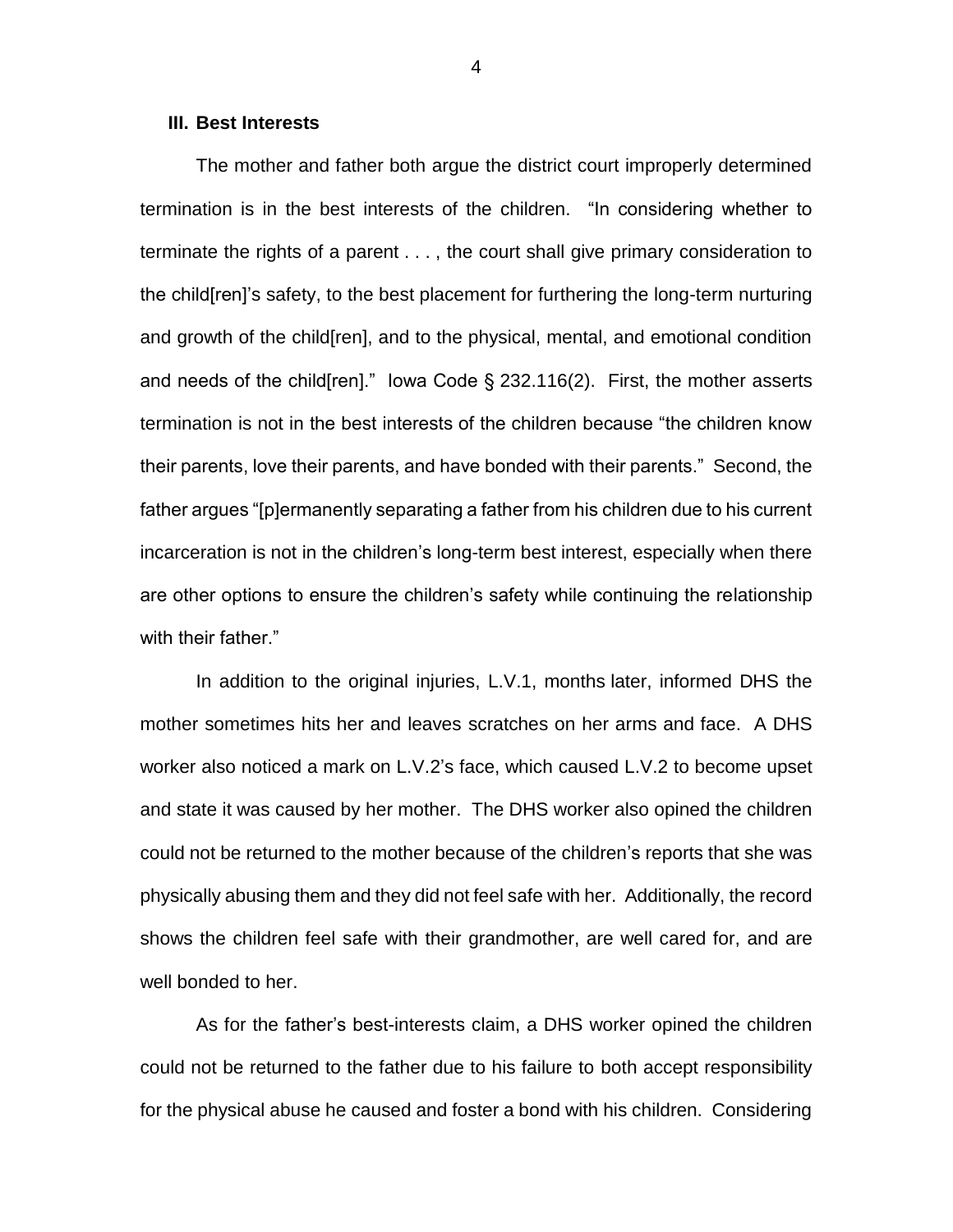the physical abuse involving both parents, including their failure to acknowledge and prevent additional abuse, we agree with the district court termination is in the children's best interests. *See id.*; *see also In re J.E.*, 723 N.W.2d 793, 802 (Iowa 2006) (Cady, J., specially concurring) (noting the children's safety and need for a permanent home are the "defining elements" when determining the best interests of the children).

### **IV. Services Provided to the Parents**

The mother and father separately raise the issue of lack of reasonable efforts toward reunification and services provided by the State.

Although DHS must make reasonable efforts in furtherance of reunification, . . . parents have a responsibility to object when they claim the nature or extent of services is inadequate. A parent's objection to the sufficiency of services should be made early in the process so appropriate changes can be made. In general, if a parent fails to request other services at the proper time, the parent waives the issue and may not later challenge it at the termination proceeding.

*In re L.M.*, 904 N.W.2d 835, 839–40 (Iowa 2017) (internal quotation marks and citations omitted).

First, the mother asserts the father is responsible for all the physical-abuse concerns, his incarceration has given her "the ability to separate herself from her and the children's abuser," and DHS only required her to "secure employment and housing, both of which she procured." After the February 26, 2016 abuse incident, the mother violated the safety plan by allowing the father visitation with the children, which resulted in further abuse. After the children were placed in their grandmother's care, the mother was free to visit the children frequently; however, the grandmother reported she rarely did so, even on holidays. Furthermore, the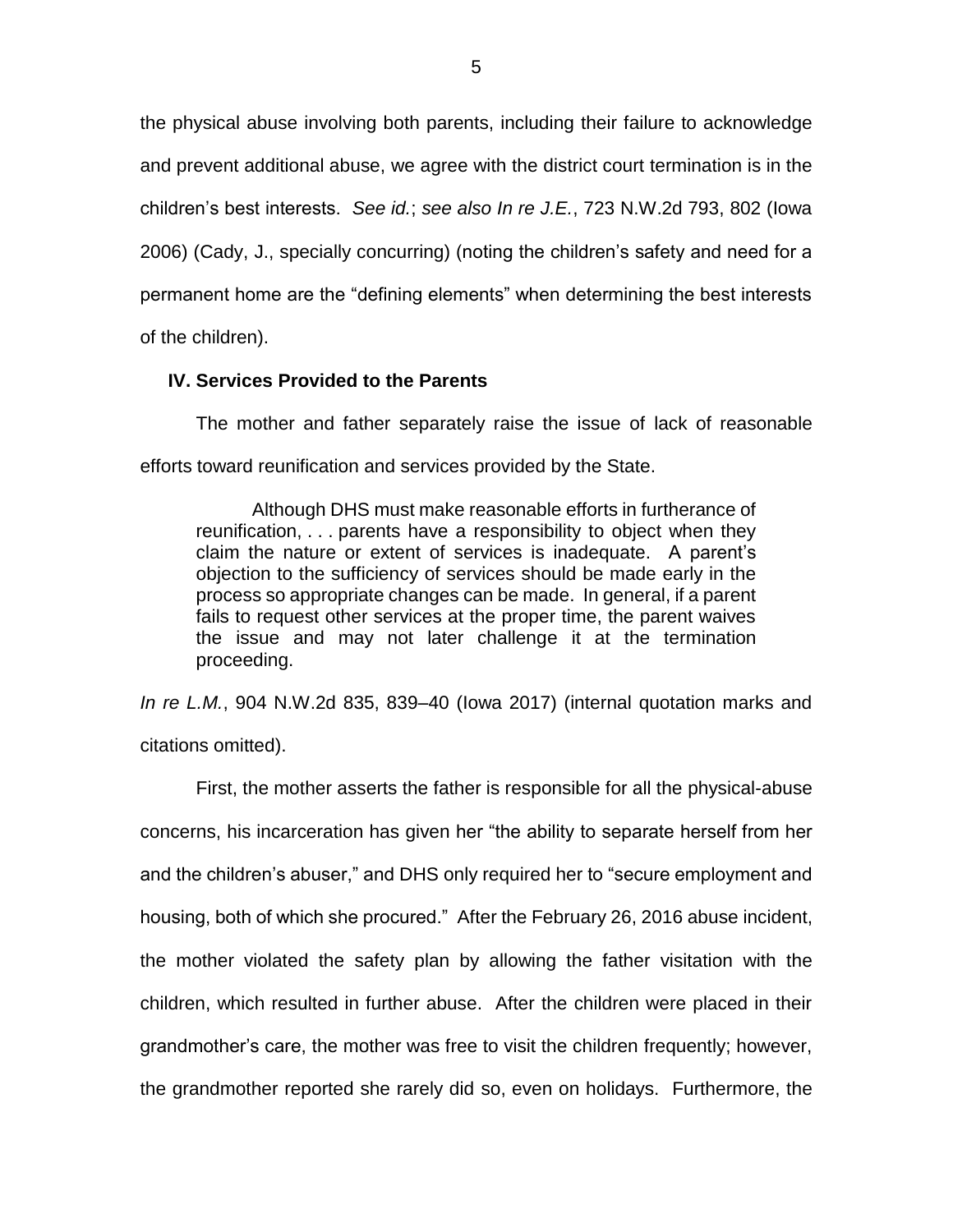children began to report the mother abused them and opined they did not feel safe in her presence. The visits returned to being fully supervised as of December 4, 2017, because of the abuse allegations directed at the mother as well as the mother's continual need to be prompted by service providers to tend to the children's basic needs. Further, the mother did not object at any point to the level of services that were being provided. *In re L.M.W.*, 518 N.W.2d 804, 807 (Iowa Ct. App. 1994) ("[P]arents have a responsibility to demand services prior to the termination hearing.").

Second, the father asserts he "was not provided reasonable efforts to continue his relationship with his children during his incarceration.<sup>[2]</sup> No services were provided to the father to strengthen his relationship with his children, and no visits occurred during his term of imprisonment." However, a no-contact order is currently in place between the father and L.V.1 and is not set to expire until September 29, 2021. The department of corrections denied visits by M.V. and L.V.2 since the children are "direct relatives" of the father's victim and because the father had not participated in a prison treatment program to address domestic abuse and child endangerment. The father was allowed to appeal the May 3, 2017 denial of visitations, but as of the December 4, 2017 DHS report to the court, which was just prior to the termination hearing, the father had failed to do so. Further, although the father was allowed to send letters to M.V. and L.V.2, he only did so on a few occasions. Therefore, we find the services provided by DHS—including

 $\overline{a}$ 

 $2$  The father pled guilty to domestic abuse assault causing bodily injury, third or subsequent offense, a Class "D" felony, on May 27, 2016. A five-year sentence was imposed to run concurrent with another sentence.